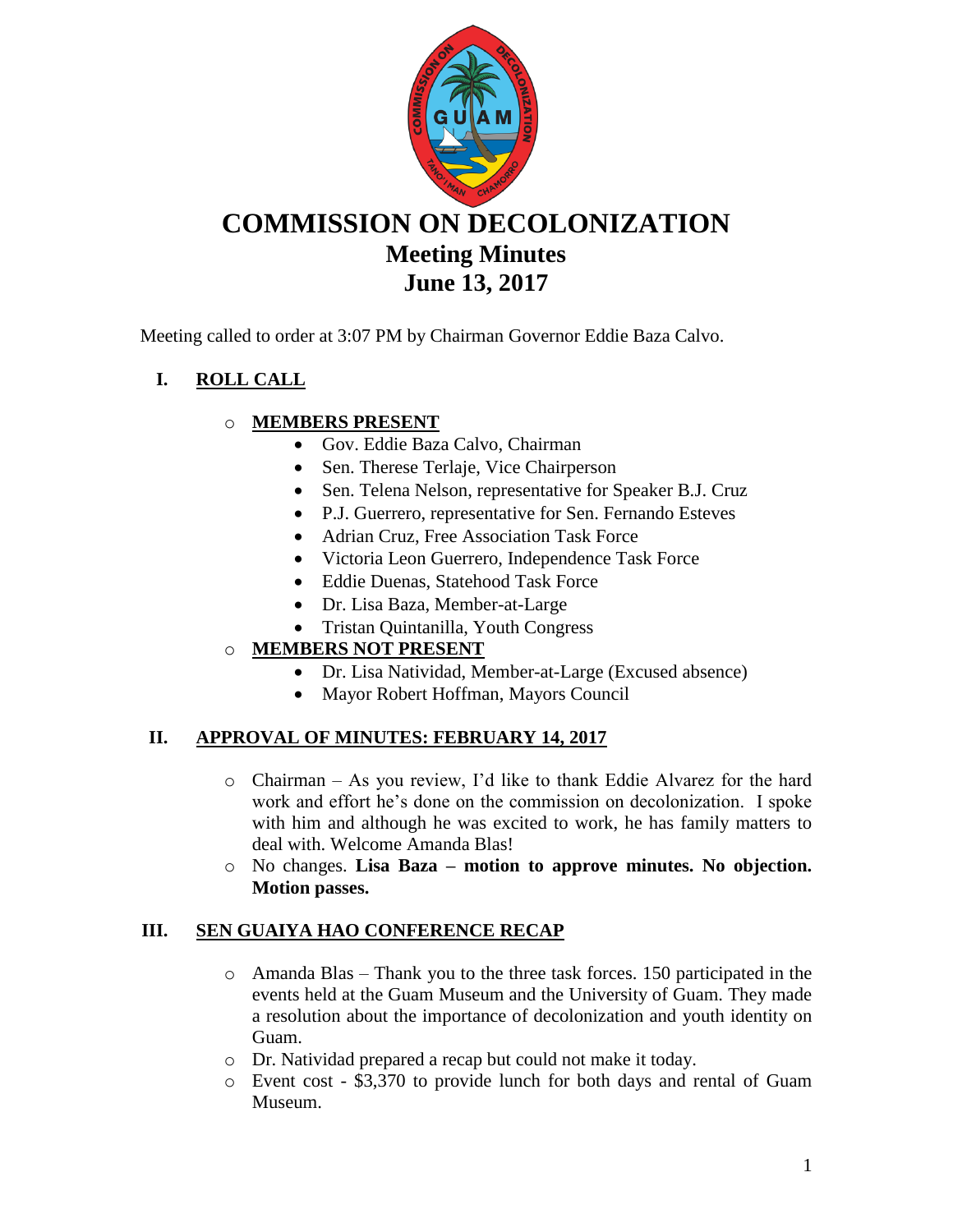

o PBS filmed Decolonization portion for free. We are looking to spend the \$500 allocated for video recording to produce a segment into a 15-30 minute episode we could use.

### **IV. UN CARIBBEAN REGIONAL SEMINAR RECAP**

- o Amanda Blas I, on behalf of Gov. Calvo, and Dr. Bevacqua as an expert, attended the seminar. We talked about our situation as a territory. We asked member states and members of the Special Committee on Decolonization to support our right to decolonization. We brought up Chamorro Land Trust. There will also be a meeting in New York with the Special Committee on Decolonization.
- $\circ$  Dr. Michael Bevacqua I've been to many seminars my focus is the way the Davis decision contradicts international law. We can go and make our case, but even at the regional seminar level, the US doesn't participate in regional seminar. It chooses to boycott any discussion on this. There are possibilities for working with the UN, which would require a lot of advocacy and lobbying. We can establish relationships with different countries and gain their support. This year was different. It is the third international decade of the eradication of colonization.
- o One way, which was discussed visiting missions to colonies. In 1979, Guam was visited because of what was happening in Micronesia and because of constitutional discussions. Things like that can be a kick-start. Administrative power has to invite UN to discuss. Non-self-governing territories have been able to get around that. Governor can go straight to the UN, usually in cases of emergency.
- o Adrian Cruz Military buildup is a good reason.
- o Jose Garrido I don't recognize the protocol that we need to get the approval of the US for us to ask the UN to visit and know more about us locally. In future seminars, I would like to have a little part of the statement given to explain our situation. The representative from Guam is representative of the three task forces collectively and not solely pushing an independent agenda. I give my blessing to Bevacqua, but we should also be included.
- o Dr. Bevacqua I was sent as an expert, not a representative for Guam.
- o Jose Garrido If you are from another nation, they will think you are representing Guam. I think there is a way to clarify that Guam is pursuing decolonization through three different task forces.
- o Chairman As chair, I will go with what the committee decides on. As Dr. Bevacqua says, we would be looking for a visit as the result of an egregious act. The government is inviting the Committee of Twenty-Four. As I understand, it doesn't make a difference about statehood,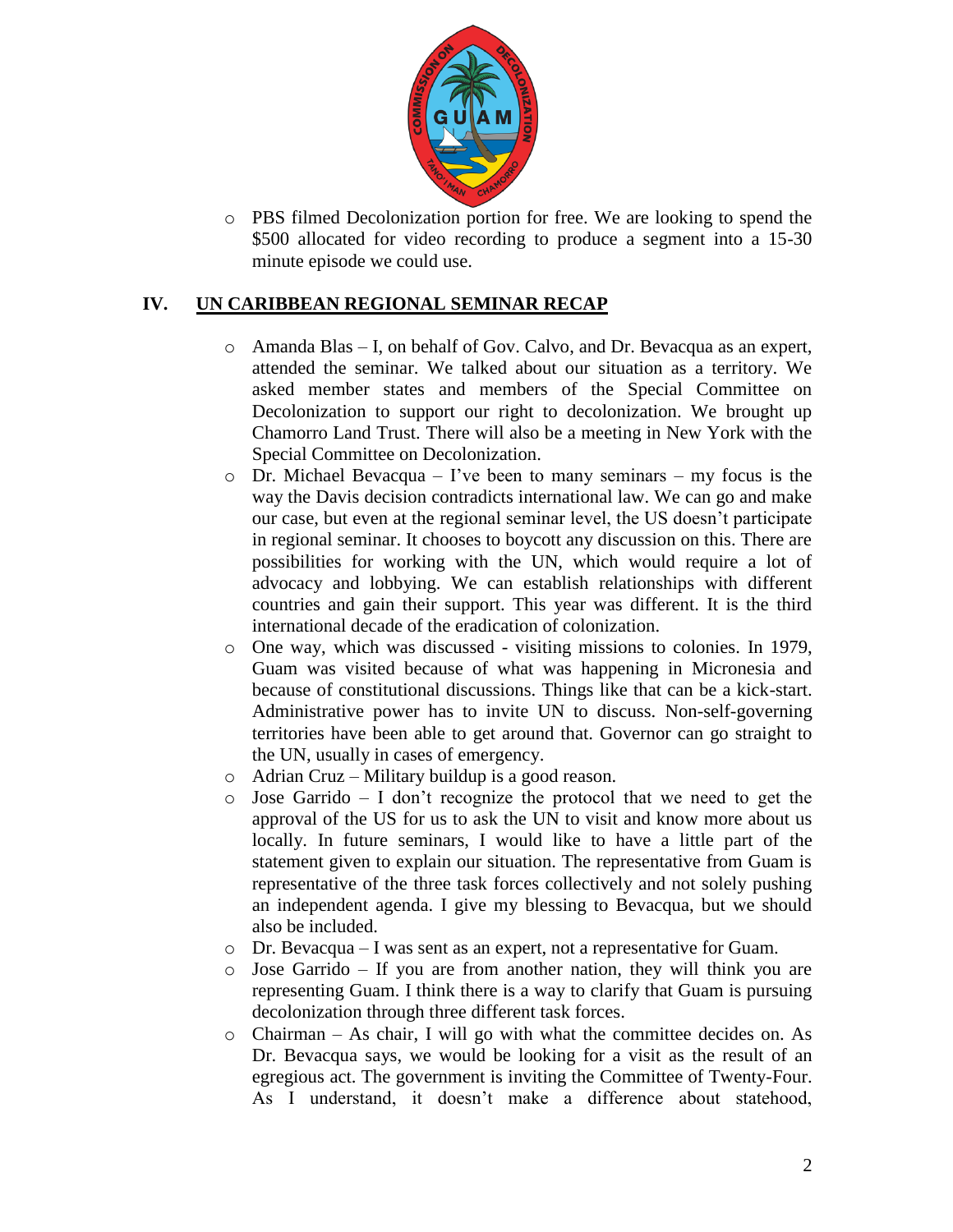

independence, or free association, but rather about the situation that has happened.

- o Victoria Leon Guerrero According to the UN schedule, there is an opportunity in October where more lobbying can occur. You can have as many people possibly testify. If we can have large representation, people will notice Guam. If Chairperson could attend, you could lobby member states and ask for a visiting mission.
- o Chairman I would be at the service of the commission. It's a matter of getting prepared and figuring what I would present to the committee. We would also have to campaign to bring as many representatives as possible.
- $\circ$  Victoria Leon Guerrero if we have a representative traveling on our behalf, we could help draft the statement. Also we have to approve it, by law.
- $\circ$  Dr. Bevacqua it is an invitation to the chief of commission not to the commission. He could send someone to represent the commission. If one person is invited as an expert and another as a representative from two different task forces, what they say could clash
- o Jose Garrido I'm just saying that when you are there, there is a semblance that you are representing us as well.
- o Amanda Blas I was there with Dr. Bevacqua, and he did not speak on behalf of independence. He constantly mentioned the three task forces and directed them to me to talk more about the things at hand.
- o Dr. Bevacqua thank you. In many respects, we don't know who's going until they are there. There are no announcements.
- o Vice Chairperson Could we have a calendar of UN meetings in which Guam might participate with how our participation might be invited (governor, chief executive, decolonization commission, NGO). We should know in advance where these meetings are, who's going on behalf of Guam, and we should have a say in what their statement will be.
- $\circ$  Chairman as chairman of the commission, I will not make statements that have not been approved by the commission. If the commission wants me to go as chairman, I will not say anything that goes out of bounds with our commission.
- o **Motion to create a subcommittee that explores the option of how Guam can pursue a visiting mission from the UN. - Victoria Leon Guerrero. No objection, so moved.**
- o Sen. Cristobal Point of clarification: power of committee is power of committee as a whole. This would be given to the General Assembly. If we can impact the resolution to pursue this mission. The buildup was a direct impediment to self-determination. This with the Davis decision and Chamorro Land Trust issue would together make it vital.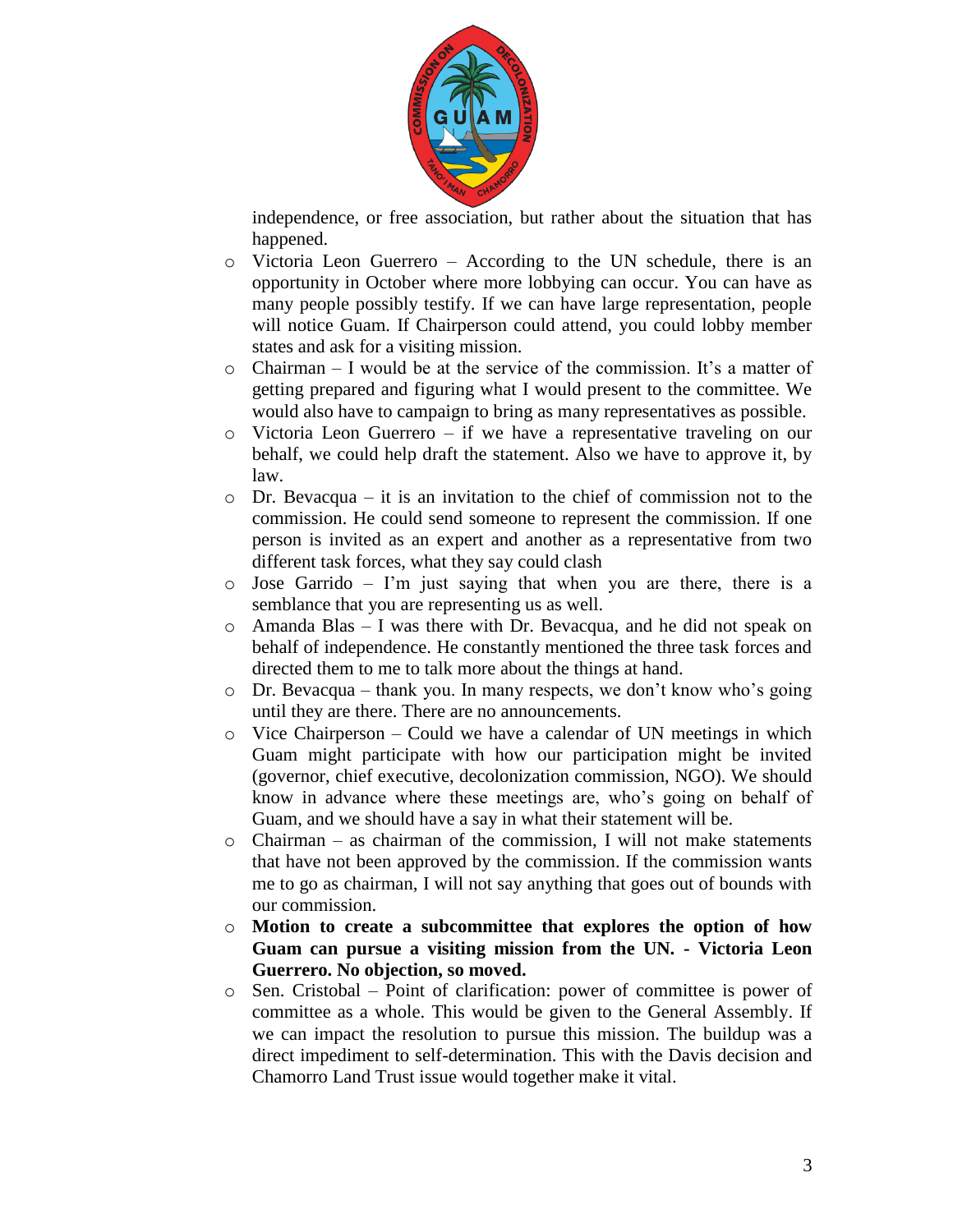

o **Motion to create a spreadsheet of schedule with related UN events and what participation Guam might have in these events. – Vice Chairperson.** Seconded by Adrian Cruz. No objection, so moved.

## **V. UPDATE ON SELF-GOVERNANCE STUDY**

- o Amanda Blas Attached is the scope of work for governance study.
- o **Motion to table for the next meeting – Vice Chairperson. No objection, so moved.**
- o Dr. Lisa Baza we could email you questions we want answered, so it will be more structured.
- o Amanda Blas I will send out an email.

#### **VI. DISCUSSION ON DISTRICT COURT RULING IN** *DAVIS V. GUAM*

- $\circ$  Amanda Blas I am concerned about what these rulings mean for us. It is obviously a big issue for the commission
- o Vice Chairperson Pursuing education, which is our mission, is not enjoined by court. On education we are totally clear.
- o Dr. Lisa Baza What funds are used for education materials? Have the DOI funds been impacted in any way?
- o Amanda Blas Our funding rolls over but expires in 2020.
- $\circ$  Dr. Lisa Baza I'd like to have something a little more substantive than "just continue what we're doing"
- o Jose Garrido Should we always behave as good colonizers? Maybe the commission could sent out a press release that we don't support the Davis ruling at all.
- o Vice Chairperson In DOI funding, they include in fine print that we have to follow
- $\circ$  Chairman The visiting mission can be requested following egregious acts by the colonizer. I think it is the perfect opportunity to take it to the next level. As we move forth, let's see what we can do to bring these folks to Guam.

### **VII. FINANCIAL REPORT**

- o Amanda Blas- The COD financial report is as of June 01. We are working with the different task forces on different purchase orders.
- o You'll see on the financial report how much you have left for each of the task forces. Per public law 33-185, they roll over until September 30, 2020. The funding available for the Commission Education outreach is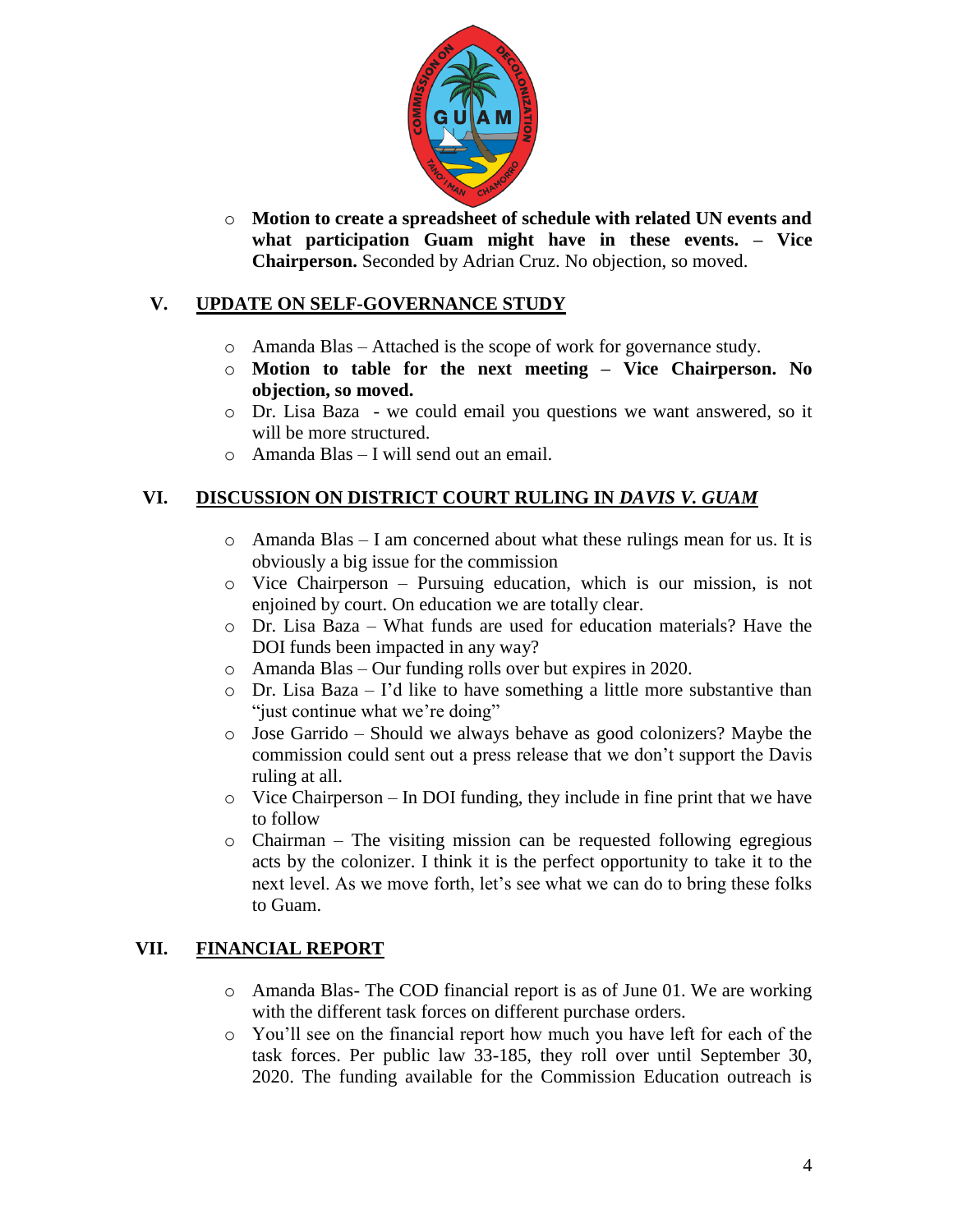

\$300,000. The only funds allocated currently based from the Commission have been \$121,000 for the Self-Governance Program.

- o Local funding used for outreach Sen Guaiya Hao Conference
- o The \$3000 that was originally for Town Hall meetings will not be used for them anymore. We will be using a different approach.
- o Task Force Accounts
	- Vice Chairperson What was the total for each task force?
	- Amanda Blas \$80,000 per year from local funding.
	- Amanda Blas We are working with task forces about PO's.
	- Jose Garrido Can we set aside in the budget some funding to go as a petitioner in the UN and talk as I did in 1997? Chairman for free association can go and petition? I went before and used my own money and am still paying.
	- Chairman you are given a lot of leeway with your funds. Maybe you can see if you can try.
	- Victoria Leon Guerrero you cannot use it for travel, only education.
	- Chairman we could say this is endangering our quest to move forward with self-determination. Let's get this info and it could be used for further discussion. Amanda will check.
	- $\bullet$  Jose Garrido I don't want to be criticized by public for misuse of funds.
	- Vice Chairperson -\$121,000? \$300,000 is for outreach, is this for different task forces?
	- Amanda Blas no, that is under the commission.
	- Victoria Leon Guerrero for FY16, there was total set aside for total commission education outreach, then we divided and gave each task force \$80,000 and \$20,000 to commission outreach. We brought this up a few meetings ago. Commission by law is supposed to approve budget. We didn't see it before it went forward. Maybe next meeting we could approve the budget?
	- Chairman Budget has to be given by August. Next meeting will be in July. We can get this budget request for next meeting.
	- Amanda Blas yes, I will have that ready.
- o Use or remaining local funding for commission
	- Victoria Leon Guerrero how do we as a commission intend on spending this available balance?
	- Amanda Blas working as an episode series. Each task force will have their own educational episode and a  $4<sup>th</sup>$  to cover overall questions and history, etc.
- o DOI Grant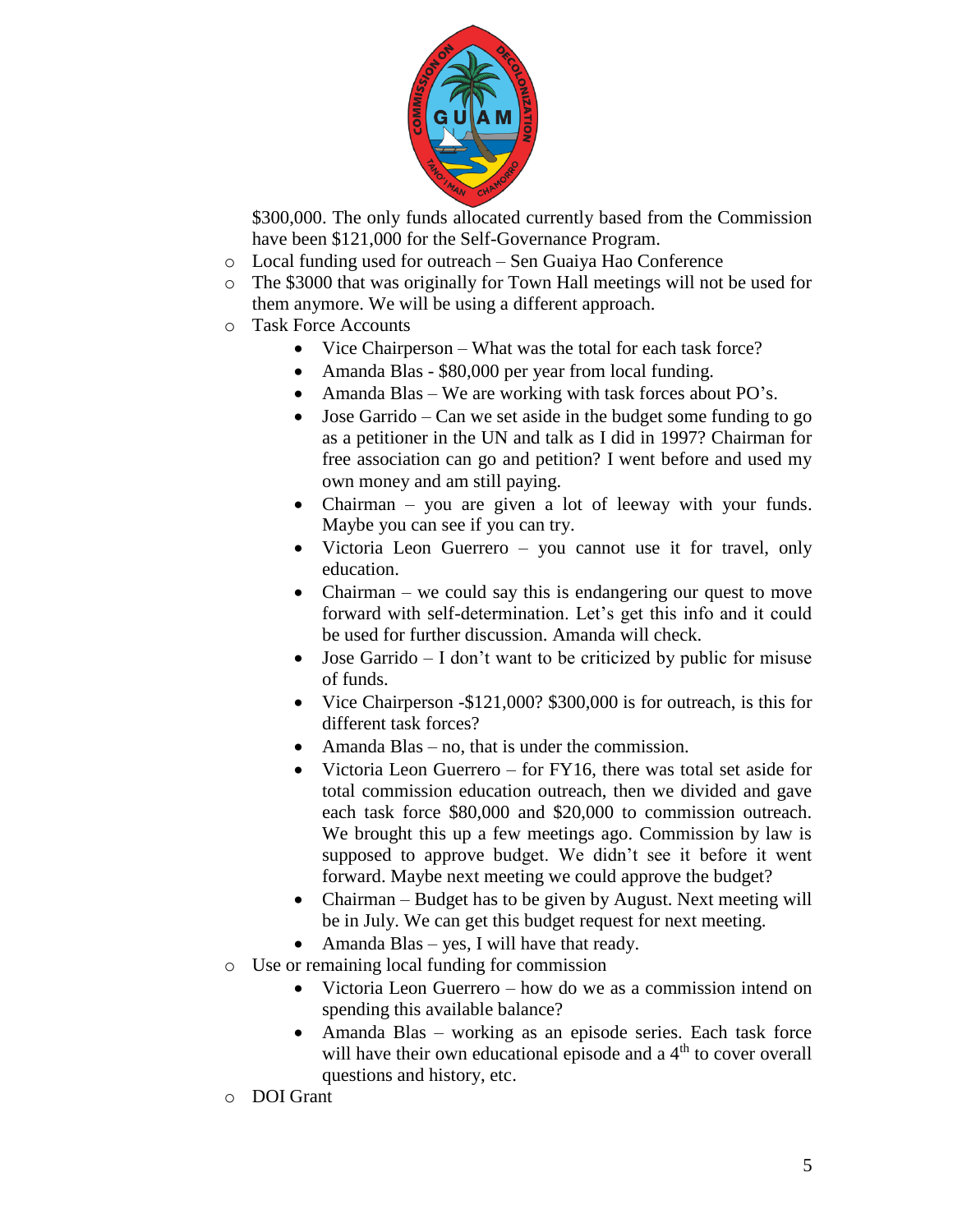

- Victoria Leon Guerrero About remaining DOI balance, perhaps we could have educational programs through DOE with professional development to encourage teaching on decolonization.
- Vice Chairperson– Wasn't there a subcommittee on education outreach?
- $\bullet$  Everyone No.
- Amanda Blas I have a meeting with Joe Sanchez this week to get information about outreach and his budget for it.
- Chairman Get the information from Joe Sanchez and then distribute it to Commission members and we can see where to go from there.
- Vice Chairperson– Any proposals you find from old minutes may be used.
- Dr. Lisa Baza Joe Sanchez said instead of creating a new curriculum, they would do an addendum specific to decolonization for current government or Chamorro classes. The teachers would then have to go through professional development.
- Tristan Quintanilla On what format will episodes be distributed?
- Amanda Blas They will be broadcasted but we can work out it being digital as well as that is the easiest way to be transmitted.

#### VIII. Task Force Updates

- o Free Association given by Adrian Cruz
	- Thank you for the POs
	- We have monthly meetings the last Wednesday of each month at 7pm at the Azotea in Agana. Once we have a cohesive plan we will be adding more meetings.
- o Independence given by Victoria Leon Guerrero
	- We have a few events a month. Every month we take on a different educational focus. We are going village by village.
	- Concert on July 4 Songs of Freedom, Lina'la Concert Series. After our big rally on April 7, community wants more. We are looking at doing these every 3 months. We'd like to invite the task forces if they want a table. We had 500+ people attend. We want to keep the spirit going. The commission and youth congress are also invited to have tables. We got 550 signatures on petitions. The rally was in response to the Davis case, and we want to show that we are coming and standing together.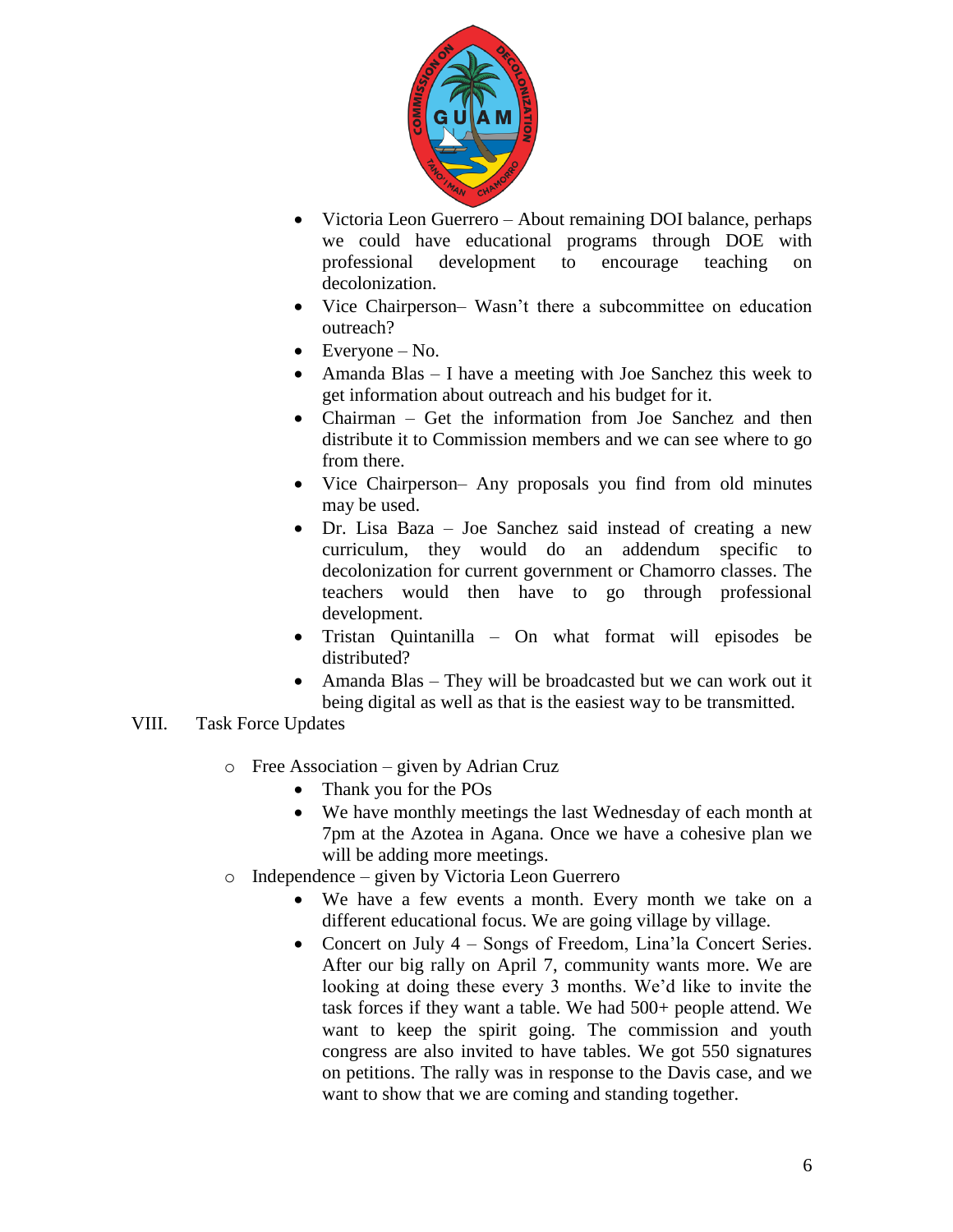

- o Statehood given by Sen. Eddie Duenas
	- Has the plebiscite date been established?
	- Chairman we are working the AG regarding Davis case. We are going to fight. We are going to have the attorney general's office in here next meeting. Hopefully that can help guide us. In the meantime getting this education program going is the best thing to do.
	- Sen. Duenas we have spun our wheels for the last 20 years. I think if the law is not working it should be amended. It could be when we have the next gubernatorial election. Otherwise we have to wait another four years.
	- Chairman hopefully with the AG we can get this thing going.
	- Jose Garrido is it possible to have a closed thing, not government sponsored, where we wouldn't have to have court ruling?
	- Vice Chairperson  $-$  I think that's beyond our scope here. Are these position papers good to go? I know commission has to establish summary material based on your papers.
	- Sen. Duenas we submitted in 1999.
	- Vice Chairperson okay, do you have any updates?
	- Amanda Blas our position has not changed.
	- Jose Garrido your position statement should be a living document. For example, in 1999, the buildup hadn't happened.
	- Sen. Duenas what does that have to do with this?
	- Vice Chairperson  $-$  I'd like to request for a list of the task force members.
	- Amanda Blas I have contacted them for that. I will put it together.
- IX. Next Meeting: July 5, 2017
	- o Commission is supposed to meet on first Tuesday of the month by law. Next meeting will be July 5, 3-5 PM, as the first Tuesday is a holiday.
- X. Open Discussion
	- o Amanda Blas Former Sen. Hope Cristobal brought up the idea of doing a museum exhibit for decolonization similar to the one put on by Gov. Joe Ada. She proposed it would last from March-September.
	- o Chairman Amanda can talk to Johnny Sablan about availability of the museum. Usually exhibits are shorter than 6 months.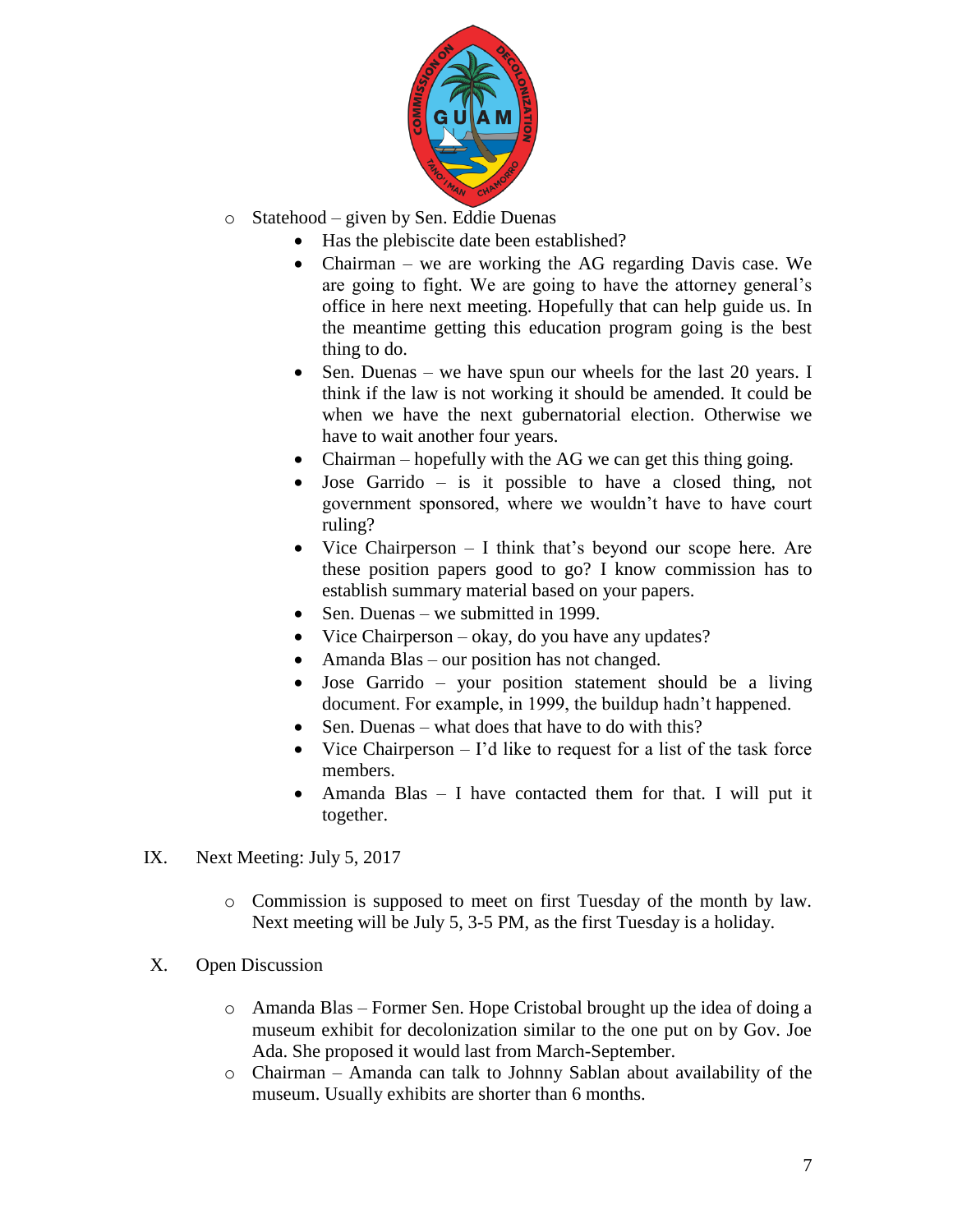

- o Vice Chairperson– It was not easy to get the meeting minutes. It was established years and years after the commission on self-determination. I would like for those to be available for everyone.
- o Amanda Blas I would like to thank the task forces. The commission is a very small office – with two persons.
- o **Motion to speak in Chamorro for a portion of the COD Meetings – Jose Garrido. Seconded by Victoria Leon Guerrero. Motion passes.**
- o Sen. Duenas I mentioned to Amanda about the process to get needed supplies to procurement. Last time we met with GSA. I got frustrated and said forget it, I'll use my own money. You need to attend a two week conference to be certified.
- o Amanda Blas we are continuing with the current system but are looking at way to streamline the process. Until we do that we will move forward with the current one.
- o Chairman things are going a lot faster now. Good job, Amanda.
- o Vice Chairperson Go through Amanda's office instead of GSA. She will expedite it.
- o Amanda Blas I am working on getting one document so everyone understands the process.
- o Jose Garrido Could we put on open discussion to include the public?
- o Amanda Blas yes, Sen Cristobal's was actually public open discussion. We also had a sign-up sheet.
- o **Motion to approve Amanda Blas as the Executive Director of the Commission on Decolonization. – Vice Chairperson. Seconded by Sen. Telena Nelson. Moved.** Congratulations, Amanda.
- o Victoria Leon Guerrero maybe we would want to vet and approve of the staffperson that is to be hired?
- o Ryan Calvo what does it take to get another person at that table? Greater autonomy. Road to independence. I believe there are other groups.
- o Amanda Blas as for different political status option
- $\circ$  Ryan Calvo if everyone wants greater autonomy tribal autonomy, which are subsections in the office of interior. It will be a tribal autonomy.
- o Chairman by statute we only have three.
- o Ryan Calvo what would be the process?
- o Chairman it would be through legislature. Introduce a bill to have a new status.
- o Amanda Blas by law, we have one representative from each task force.
- o Ryan Calvo we have another option. Tribal Autonomy. How do we get it as an option without rewriting the law?
- $\circ$  Dr. Bevacqua The UN initially suggested independence because they assumed people wouldn't want a close relationship with their colonizer. Then they went in and gave these three options. Other options can be